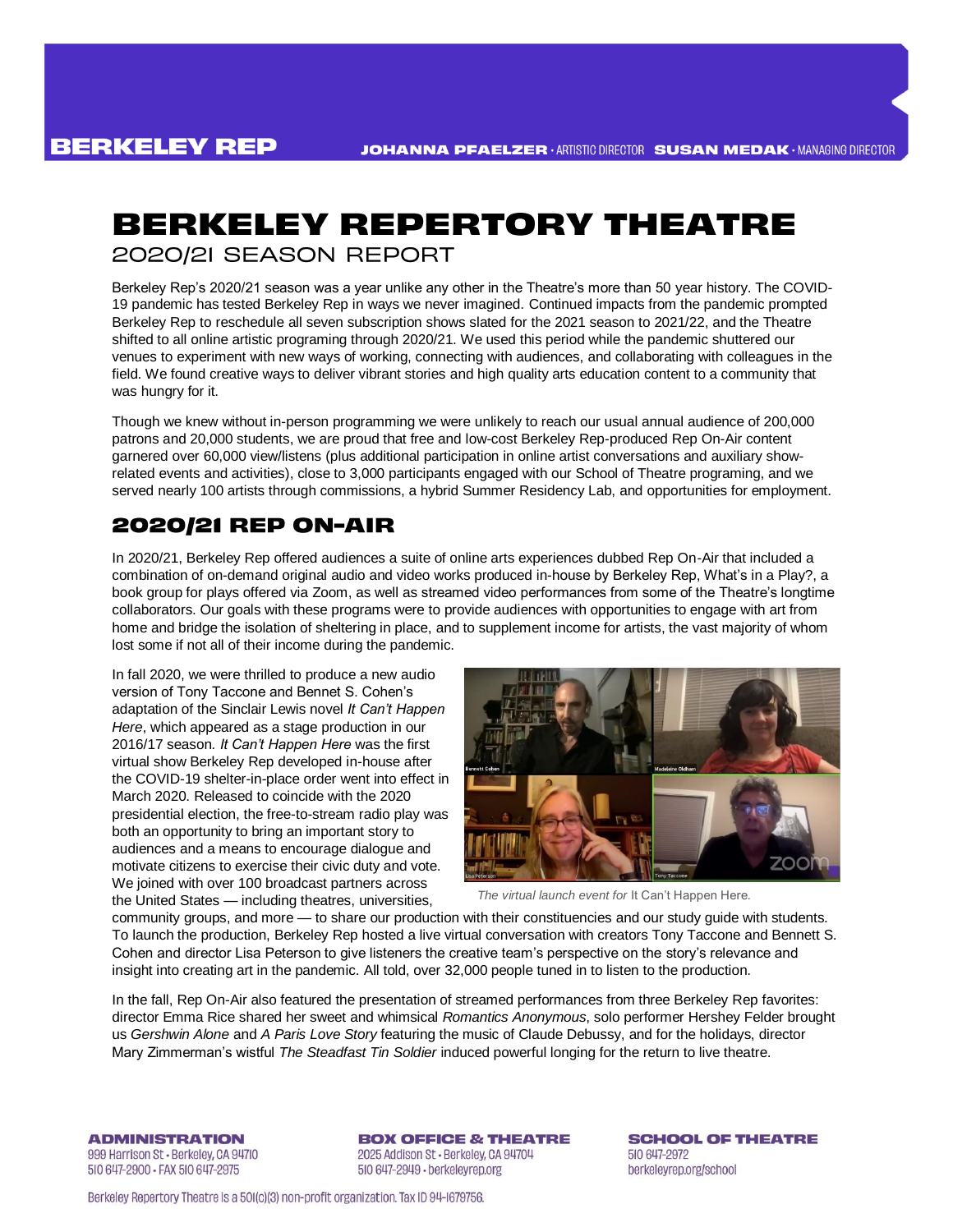

For our first Rep On-Air offering of 2021, *Place/Settings: Berkeley*, we commissioned 10 well-known writers with deep ties to Berkeley, including Sarah Ruhl, Itamar Moses, Daniel Handler (aka Lemony Snicket), Richard Montoya, Aya de Leon, Philip Kan Gotanda, and others, to write about a Berkeley location meaningful or memorable to them. Some stories were fact, some were fiction, and all were inspired by each writers' very real connection to the city. The stories covered a wide range of subjects, including coming of age, otherness and belonging, loss and grief, the anxieties of new parenthood, and more. We released the stories in a weekly podcast and ticketholders received an illustrated map designed by *New Yorker* cartoonist and former Berkeley Rep box office employee Tom Toro that invited local listeners to safely venture out into the city to experience the stories on-location. *Place/Settings: Berkeley* garnered over 11,000 listens across its 10 episodes. As part of *Place/Settings: Berkeley*, we also partnered with local publication Berkeleyside to invite our community to share 100-word stories about

their own memorable locations in Berkeley. The response was so overwhelming Berkeleyside had to close the submission period early.

In April, we launched *The Waves In Quarantine*, a six movement video exploration of Lisa Peterson and David Bucknam's musical adaptation of Virginia Woolf's *The Waves*. Through hauntingly moving choral music, beautifully rendered visual imagery, and text from Woolf's novel, the project examined themes of friendship, love, isolation, and loss. The piece featured a talented cast, comprised of Carmen Cusack, Nikki Renée Daniels, Darius De Haas, Manu Narayan, Alice Ripley, and four-time Tony Award nominee Raúl Esparza (who coconceived the project with Lisa Peterson). With the (online) help of Berkeley Rep's artistic and production teams, the cast filmed and recorded their own footage and audio from their various



*Manu Narayan in* The Waves in Quarantine*.*

homes and locales. *The Waves in Quarantine* received over 17,000 views across its six video movements, and many international viewers registered to receive access to the show.

With What's In a Play?, Berkeley Rep's artistic staff offered free moderated discussions throughout the year about plays representing a wide range of forms and content. Some of the plays were chosen for their relevance to current events; others because they were by writers beloved by our audience; some were by writers, including past participants in our Ground Floor new play development program, whom our artistic staff loves but who were unfamiliar to our audience. Participants of a wide variety of backgrounds tuned in from all over the Bay Area, as well as from Australia, France, the UK, Brooklyn, and Kentucky, and many new friendships were formed. Artistic staff members noted that the discussions increased in richness over time, as regular participants honed their ability to engage rigorously and generously with the work and with each other. In 154 sessions during the 2020/21 season, total attendance numbers for What's in a Play? reached over 2,500 — with many repeat attendees from over 400 households.

The uncertainty of the times highlighted the importance of benchmarks beyond ticket sales — for example, having productions that inspired rich dialogue and a diverse and inclusive community of audiences, students, Board, staff, and artists. Overall, our core audiences deeply valued the shows, but overwhelmingly they have expressed that they miss live theatre. The audience feedback we received and data from national surveys has shown that, as we emerge from the pandemic, audiences appreciate having an online viewing option, even while their priority remains live entertainment. We look forward to continuing to explore how online tools can help us expand our reach and deepen audience engagement.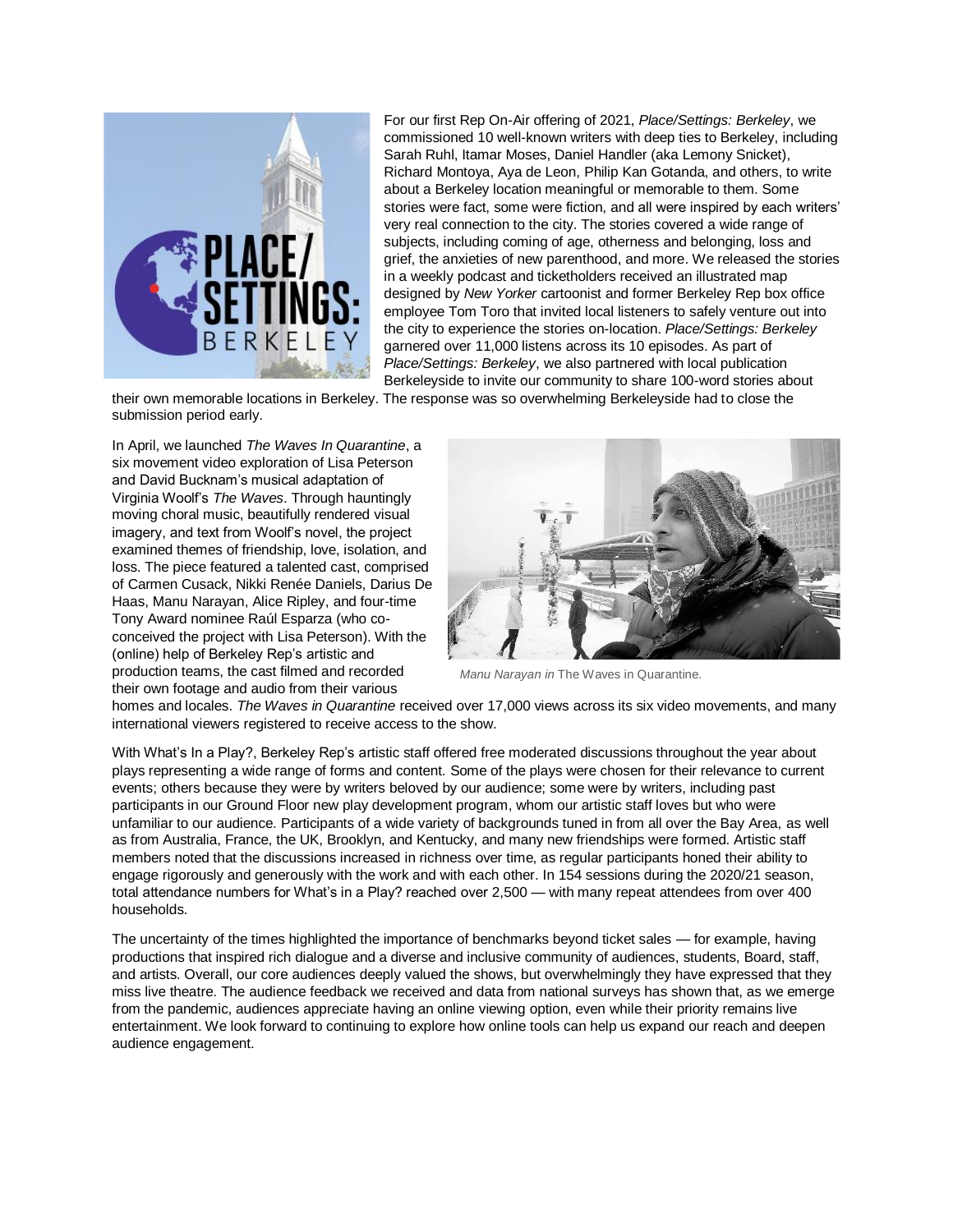### **2020/21 NEW PLAY DEVELOPMENT**

From the moment in-person theatre activities were suspended, Berkeley Rep recognized the need to center our commitment to serving artists. In addition to providing paid creative work to all the artists who participated in Rep On-Air as actors, designers, and more, we significantly increased our commissioning activity during this period. Commissions included five full-length works from Daveed Diggs and Rafael Casal, Sarah Ruhl, Dipika Guha, Richard Montoya (the idea for which was sparked by his work on *Place/Settings: Berkeley*), and Jack Thorne and Nico Mulhy and an additional ten short commissions for a future *Place/Settings: Oakland* project — in total, we made 20 short and five full-length commissions in 2020/21. These commissions were a promise to artists, audiences, and ourselves that we would survive the existential challenges of the pandemic, and that when we did, there would be vibrant, vital stories awaiting us.

In August 2021, we hosted a scaled-down version of our Ground Floor Summer Lab, which in nonpandemic years gathers as many as 100 artists at our west Berkeley campus each summer to work on 12-22 projects. For the 2021 Summer Lab, we realized that the most significant impact the program could make in the current environment was to support our local arts community, so we hosted an all-local Summer Lab, inviting 27 local artists to work on 12 projects. The artists' palpable relief when they entered our building and saw other artists with whom to work after a year of isolation was as moving as it was momentous – it reminded



*Artists in conversation at the 2021 Ground Floor Summer Lab.*

us of the important role Berkeley Rep plays in the creation and development of new theatrical work. The generous artist-to-artist collaboration across projects was more striking this year than ever before, as artists served as each other's actors when needed, as well as audience members and respondents.

The flexibility and responsiveness that is part of Summer Lab's DNA seemed tailor-made to meet the challenges of the moment. Our staff moved quickly to accommodate each project's evolving needs, including for one group of artists that made a last-minute decision to work remotely. The artists who chose to work in person with us enjoyed the endless opportunities for the creative use of space afforded by our versatile Harrison Street campus: one project experimented with movement on the courtyard lawn; another used the loading dock as the stage for a reading with a socially-distanced audience sitting in the back parking lot; an exterior balcony served as a rehearsal room one week and a writing/media space the next; and more. While we anticipate that Summer Lab 2022 will more closely resemble earlier Summer Labs, the lessons in collaboration, generosity, community, and flexibility that we learned in 2021 will continue to inform new play development at Berkeley Rep far into the future.

# **SCHOOL OF THEATRE**

In late 2021, the Berkeley Rep School of Theatre celebrates its 20th anniversary. In spite of challenges brought on by COVID-19, the School of Theatre has continued to program comprehensive arts learning opportunities for Bay Area children, teens, and adults. Through classroom workshops, classes, a vibrant Teen Council program, and more, the

School's educational programming is a critical tool for connecting students of varied ages and backgrounds to the Theatre's work.

The School of Theatre offered a diverse array of 1-15-hour virtual inclass residencies for elementary, middle, and high school students in Alameda, Contra Costa, and San Mateo counties. A total of 878 students in 31 classrooms, 35% of



which were in Title 1 schools, built *Elementary school students participate in a Story Builders workshop.*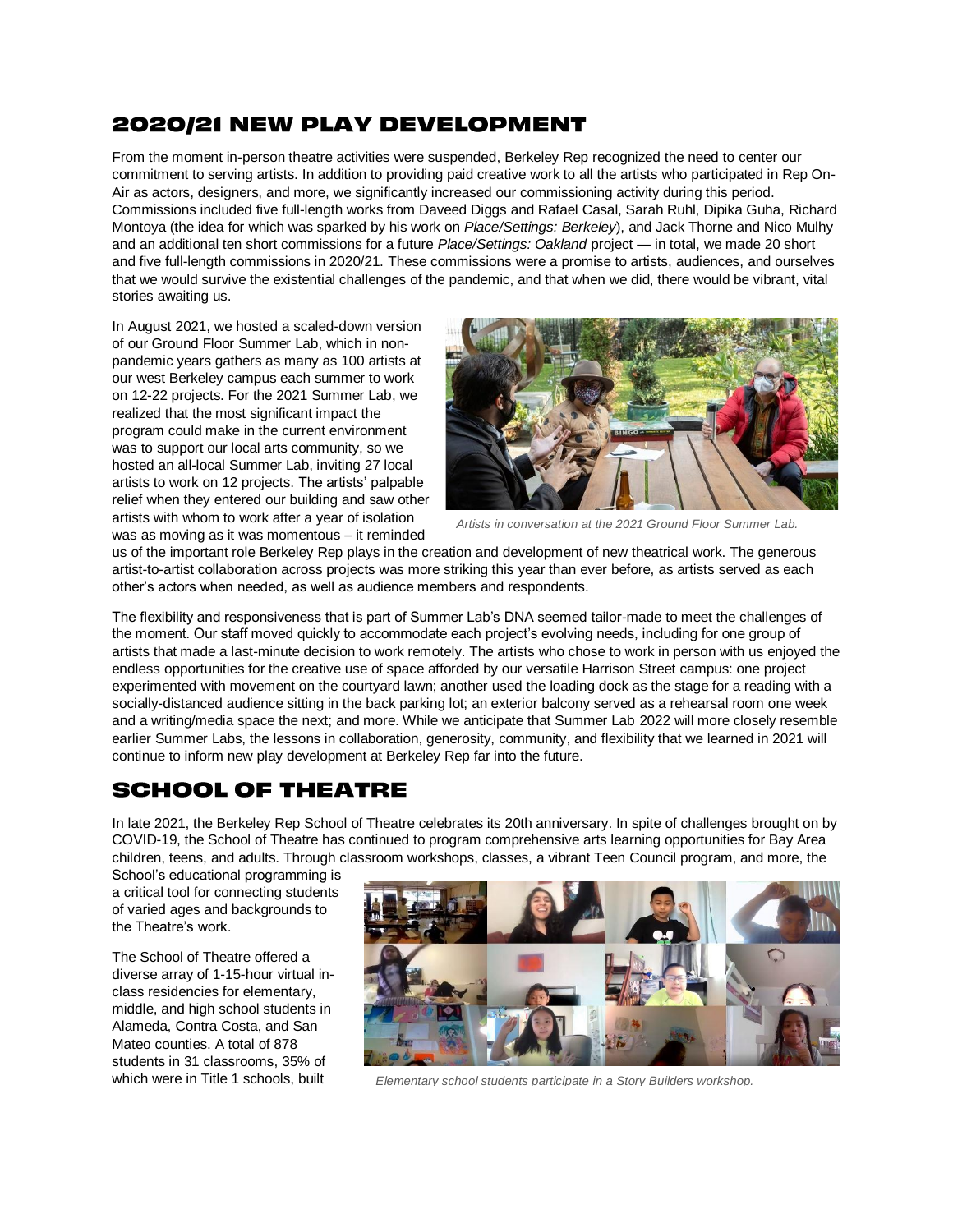literacy, social, and emotional skills through curricula such as Story Builders, Change Makers, Performance Lab, and Improv, all taught over Zoom by Berkeley Rep's experienced teaching artists. Surveys conducted during the workshop periods helped teaching artist adapt to the needs of a new teaching environment and understand the challenges students were facing, such as technology and internet connection issues, childcare responsibilities, sharing learning spaces with siblings, and dealing with the social/emotional impacts and privacy concerns of peers and teachers seeing into their homes. For some students, staying off camera was the most effective way to log into class, and many students needed extra encouragement to take risks and participate in activities.



*Berkeley USD summer students participate in a Story Builders workshop. (Photo by Cheshire Isaacs.* **Not for public use***.)*

During the summer, Berkeley Rep coordinated with Freight & Salvage, Kala Art Institute, Shawl-Anderson Dance Center, City of Berkeley's Civic Arts Program, and Berkeley Unified School District to provide every Berkeley Unified School District elementary school student enrolled in the district's Summer Program with four in-person workshops in the visual and performing arts taught by one of the four arts organizations from their varied disciplines. During their time with Berkeley Rep's teaching artists, students participated in a fourhour Story Builders workshop.

In addition to supporting student learning, the multiweek nature of our in-class workshops also was instrumental in helping support Bay Area teaching

artists. With the scarcity of work for artists during this period, many teaching artists were reticent to jeopardize vital unemployment benefits by accepting short one-off projects. With the help of government and private foundation funding, Berkeley Rep was able to provide guaranteed long-term employment through multi-week workshop commitments that served as an anchor around which teaching artists could build other employment opportunities.

Berkeley Rep typically offers at least five student matinee performances each season for middle and high school students. With no in-person productions in 2020/21, the School of Theatre explored creative ways to offer a virtual student matinee experience. In the fall, School of Theatre staff welcomed the opportunity to experiment with a virtual student matinee for Ms. Awele's class at Skyline High School in Oakland. Using the study-guide the Theatre created for our 2018 production of Heidi Schreck's *What the Constitution Means to Me*, staff partnered with Ms. Awele to develop a curriculum about the show for her students, who watched the Broadway production on Amazon Prime. Our experience with Ms. Awele's class may provide a model for the Theatre to use technology in future to extend our reach into schools throughout Northern California without easy access to high-quality arts education programming and to accommodate schools unable to schedule field trips due to ongoing COVID-19 safety protocols.

Berkeley Rep's Teen Core Council, a group of student leaders from around the Bay Area, experimented with new ways to connect their peers to arts experiences online: activities included an online Teen Night, artist interviews on social media, and piloting a three-episode podcast series. In place of the annual Teen One-Acts Festival, the culminating Teen Council event was a 72 hour film festival. As with most of our programming, participation amongst our Teen populations was lower than in non-pandemic years. We recognize that it was a lot to ask even our most committed teens to spend their free time doing online activities when they were averaging a minimum of six hours online for school every day. We were pleased to be able to engage students with the Theatre's online content, and at the same time, we recognize that the lack of in-person activities made retaining participation and sustaining teens' interest in online programs difficult. Because of this, we anticipate challenges in the coming season as we work to build



*Teen Council interview with actor William Thomas Hodgson.*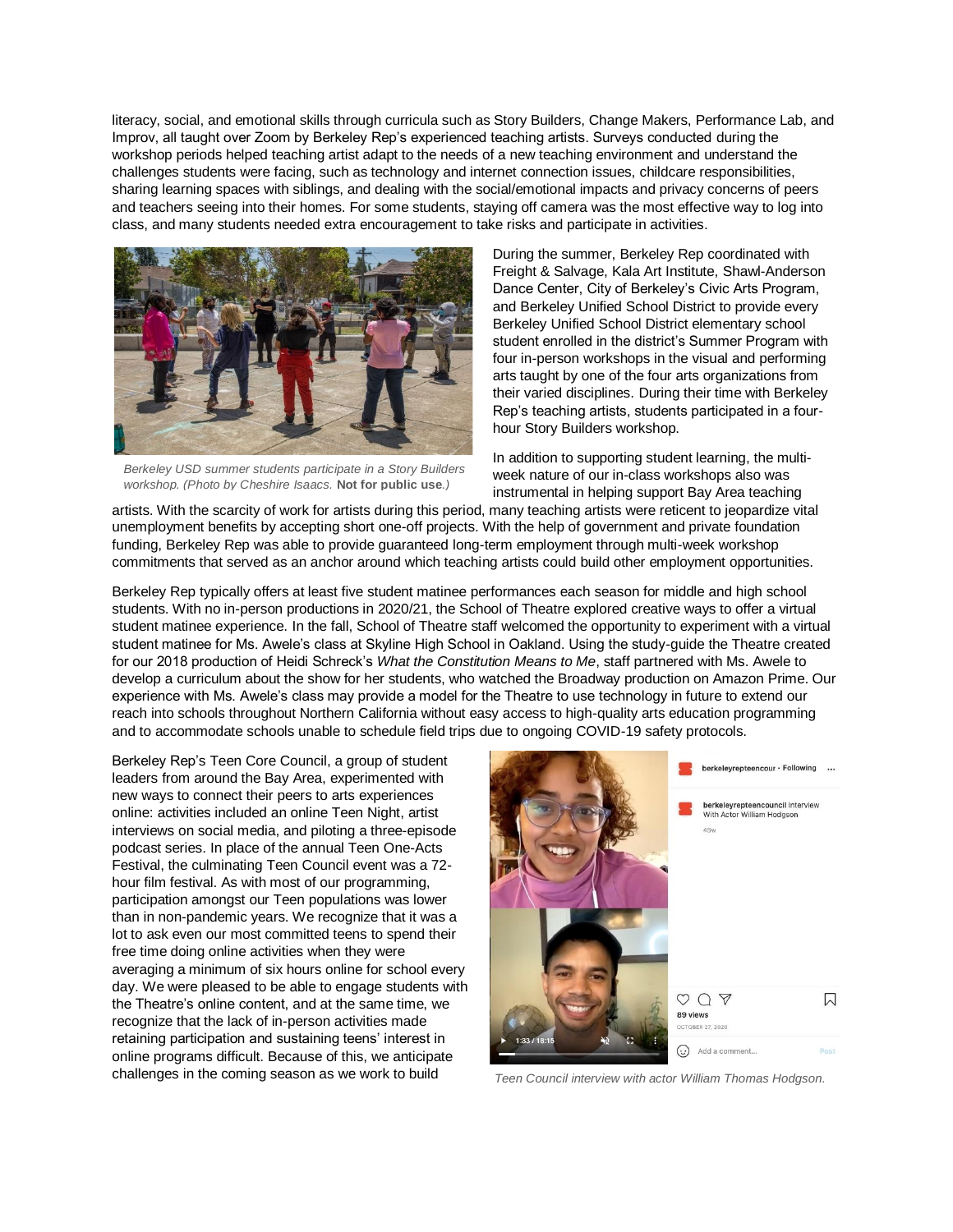strong relationships with Teen Council members, many of whom missed a full year of programming with us. As we monitor an ever-changing public health situation and respond to families' varying comfort levels with in-person programming, we look forward to easing back into our usual slate of Teen programming as the Theatre returns to inperson events in 2021/22.

After having paused the program in spring 2020, Berkeley Rep opened applications in summer 2021 for our prestigious Next Generation Fellowship Program for college graduates considering a career in the arts. Staff used the period while the program was dormant to create policies and procedures to allow us to reinstate it safely and include all the learning and mentorship opportunities that are central to Berkeley Rep's Fellowship experience. Berkeley Rep committed to continuing to provide fellows with free housing, which has been essential to helping candidates of a variety of economic backgrounds participate. To increase equitable access to the program, the Theatre also raised the fellows' stipend from \$700 to \$1,000 per month and removed the letter of recommendation requirement from the application process. The Next Generation Fellowship Program has long been a key element of Berkeley Rep's strategy to diversify its workforce and sector. As part of Berkeley Rep's recruitment efforts for the Fellowship program, beginning in May 2021 the School hosted a three-session online BIPOC Play Reading series for emerging BIPOC theatre makers, administrators, and technicians. To assist prospective Fellowship applicants, Berkeley Rep also hosted an online information session in July. More than 50 interested candidates participated live (many more watched the on-demand recording), as members of Berkeley Rep's staff and two former Fellows shared application tips, insights about life as a Fellow, and thoughts about future job opportunities as theatres nationwide begin to reopen. Berkeley Rep's 2021/22 Fellowship class will receive some training opportunities virtually this fall, and they will join the company in-person in January 2022.

#### **REBRAND & WEBSITE RE-LAUNCH**



When Artistic Director Johanna Pfaelzer joined the company in 2019/20, we felt the time was right to refresh Berkeley Rep's brand identity to reflect the bold imagination and spirit of innovation for which the Theatre is known. Berkeley Rep worked with graphic designer Paula Scher of New York-based design firm Pentagram and her team to develop a brand identity that establishes a bold and contemporary visual language for the Theatre in line with its programming and reputation. The new branding centers on a distinctive letter "B" inspired by the

*Berkeley Rep's new logos designed by Pentagram.*

shape of a ticket. The design system has helped to unify the Theatre's visual presence across its major programs making them instantly recognizable as part of Berkeley Rep — and provide a cohesive look across promotion for all Berkeley Rep productions. In June 2021, Berkeley Rep unveiled our new brand image to coincide with the announcement of the Theatre's 2021/22 Season. As part of the rebrand, Berkeley Rep invested in a much-need redesign of the Theatre's website. The redesign included both aesthetic changes to apply the Theatre's new branding across all pages and structural updates to make Berkeley Rep's website pages fully mobile-responsive, allowing users to navigate our website easily from any device.

# **2009 ADDISON ST**

The 2009 Addison Street Workforce Housing project in downtown Berkeley that will contain 45 apartment units and two new School of Theatre spaces is currently on schedule with an expected completion date in August 2022. After a pause in work due to COVID-19, construction resumed on the project in December 2020. While there have been some issues with building material procurement this year, our general contractor has been able to keep supplies and building materials arriving on time.

In addition to the 45 apartment units for visiting artist and fellow housing, the building will house a large studio performance space that will provide the School of Theatre with a dedicated performance venue for the Teen



*Progress on the 2009 Addison Street Workforce Housing project*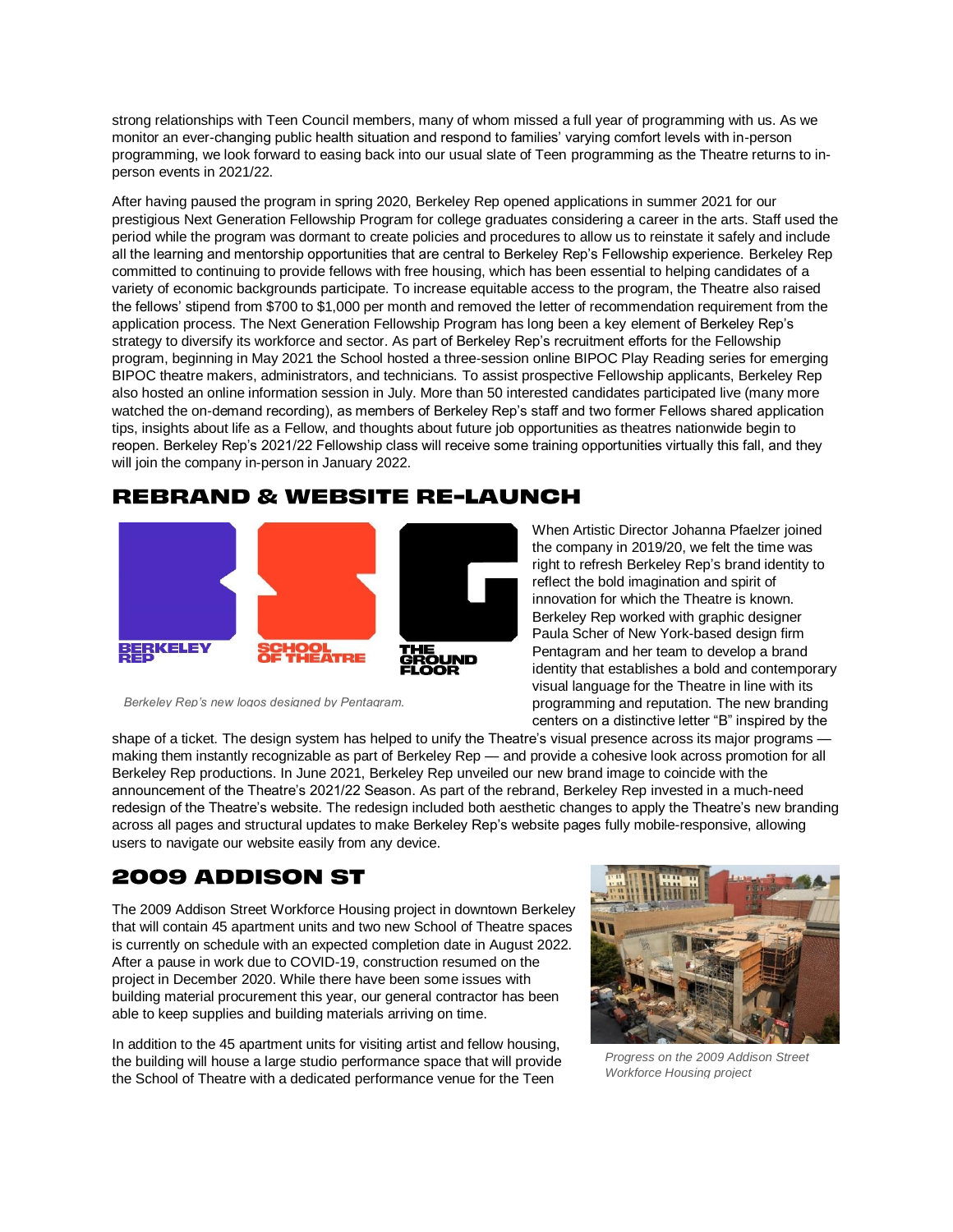One-Acts Festival and other presentations of student work. The space also will serve as a new home for The Ground Floor to showcase readings, workshop presentations, and other early stage work that would benefit from exposure to an audience. By giving The Ground Floor a public presence alongside our other venues, we hope to bring our audiences closer to the process of new play development and build a community of new-play advocates who feel invested in the trajectory of projects as they move through our pipeline.

# **STRATEGIC INITIATIVES**

Berkeley Rep used this period while the COVID-19 pandemic interrupted our regular operations to launch 5-year strategic initiatives focused on artistic programming, audience development, antiracism and inclusion, arts education, community dialogue, organization infrastructure, and climate change. In 2020/21, Trustees and staff worked closely to craft a vision for how these focus areas will inform the Theatre's internal and external operations over the next five years. While a few initiatives are still in an ideation stage, we have begun to take action on several recommendations made by the task forces.



*Dimmable LED lights installed in the Taccone Rehearsal Hall in 2021*

With administration and artistic staff primarily working remotely over the last 19 months, one major area identified by the infrastructure working group was updating technology to streamline the organization's information flow and communications tools. Upgrades have included transitioning to a new accounting software, consolidating communications onto Microsoft Teams, switching to a new phone system, and migrating our server files to SharePoint cloud-based data storage solutions. In addition, our Production departments have helped to identify a significant amount of outdated sound, lighting, and other stage equipment that will need to be replaced over the next five years; we are in the process of developing a plan and budget for acquiring this essential equipment.

Infrastructure upgrades have the twin benefit of improving the organization's operations and helping advance the Theatre's climate initiatives. Since 2007, Berkeley Rep has made a conscious commitment to energy responsibility. In 2020/21, with wildfires and other climate-related disasters impacting our communities and underscoring the urgency for action, Berkeley Rep reaffirmed our responsibility to contribute to the wellbeing of our planet and we began outlining a path toward carbon neutrality. Efforts have included our shifting to LED lighting in our rehearsal halls and in the Nevo Education Center; we hope soon to transition our theatrical stage lights to LEDs. The pandemic has reduced our dependence on in-

person meetings, thereby decreasing the need for travel and lowering our greenhouse gas emissions.

Ongoing conversations among our Board and our staff about the Theatre's role and responsibility as a resource to the community have foregrounded the importance of expanding the Theatre's relationship to our community through deep, non-transactional partnerships. As a result, Berkeley Rep has created In Dialogue, a new programmatic initiative that will place the capacity of our theatre-making skills and resources in service of our community. In 2020/21 we appointed a new Associate Managing Director who, in collaboration with a soon-to-be-hired Associate Artistic Director, will lead development of In Dialogue. In 2021/22, the Theatre will design a multiyear plan for In Dialogue and lay the groundwork for identifying community partners to help guide the program's direction. Our goal over the next five years is to transform our relationship to the community by creating a department equal in scope and ambition to our other major programs that reimagines what it means to do community outreach as an arts institution.

# **EQUITY, DIVERSITY, INCLUSION, & ANTIRACISM**

Berkeley Rep is committed to becoming an antiracist organization through the efforts of our Board, management, and staff. We are committed to ensuring Black, Indigenous, and People of Color (BIPOC) are holistically represented throughout all levels of our organization: on our Board, in leadership roles, on- and backstage, and in our offices, rehearsal rooms, production facilities, and audience.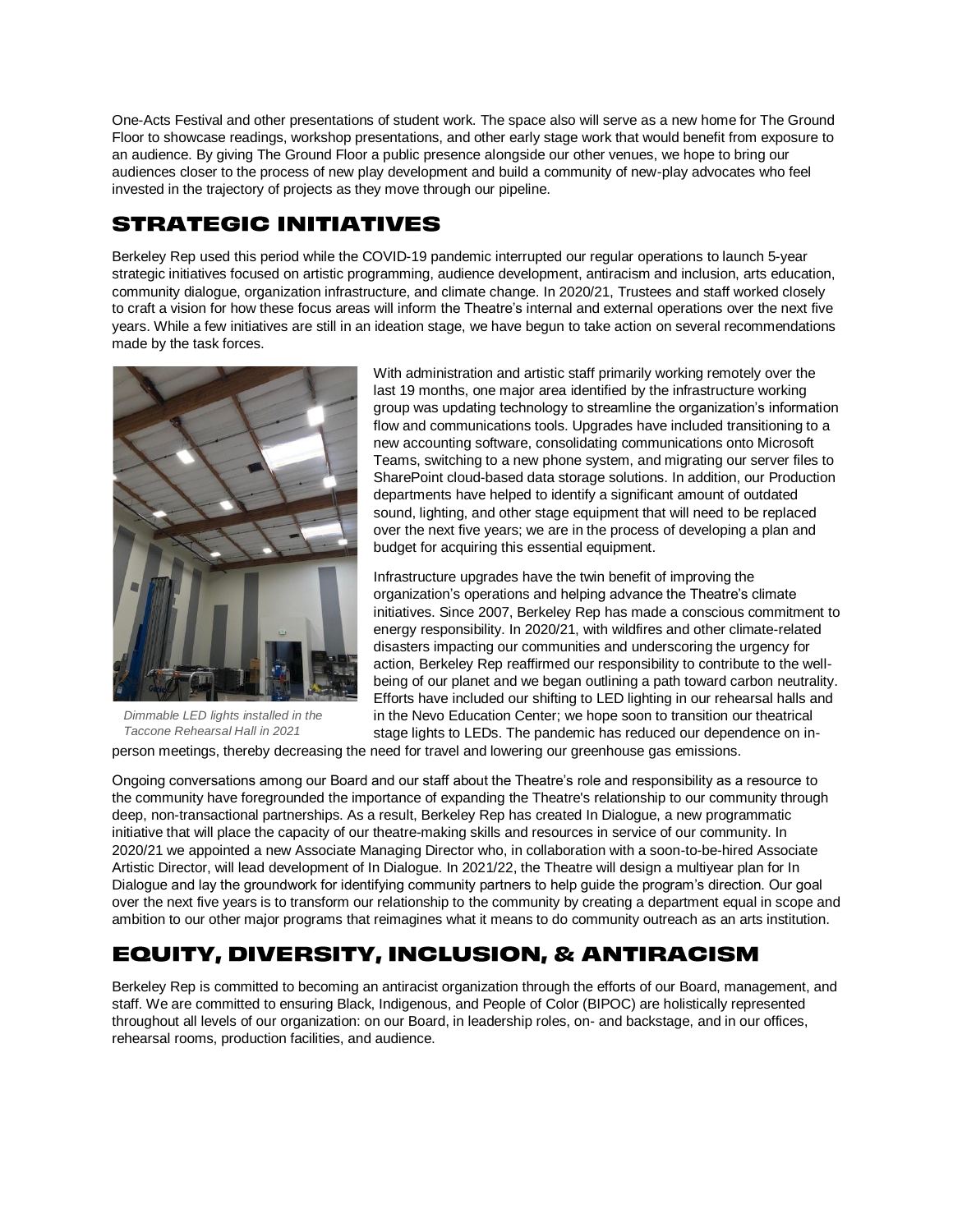Over the last year, half of each Board meeting was dedicated to discussions of equity and antiracism. The Board Governance Committee reviewed and amended board policies and the Board nomination process to affirm that financial obligations are not a barrier to Board participation. Two-thirds of new trustees who joined us in 2020/21 identify as BIPOC. In March, our Board antiracism task force transformed into an ongoing Board/staff antiracism working group. The Board/staff antiracism working group is comprised of equal numbers of Board and staff, and serves as a space for ongoing JEDI dialogue, education, and planning, while creating a structure for internal accountability.

In addition to our ongoing BIPOC Affinity Space and a White Action/Learning Space, in December 2020 Berkeley Rep staff created a staff-led education committee to program and facilitate antiracism conversations and trainings during all-staff meetings. These ongoing discussions have provided a space for staff to analyze current and past policies, experiences, and company culture to identify opportunities for change to Berkeley Rep's internal and external practices. Educational sessions have addressed topics like characteristics of white supremacy culture and understanding privilege and have created space for exploring ideas like personal and institutional values.

Berkeley Rep's Director of Human Resources and Diversity has led an in-depth audit of the Theatre's recruitment, selection, and hiring practices, and we are now in the process of formalizing a new hiring policy. We have revised job postings with a critical eye toward eliminating language and requirements that may result in gatekeeping, and we have reconfigured our hiring committees to be at least half BIPOC. We also conducted a wage analysis and will continue to post salary ranges for all open positions publicly.

In March of 2021, Berkeley Rep staff participated in two three-hour workshops with Circle Up Education, a local organization that provides trainings and coaching on diversity, inclusion, interrupting implicit bias, restorative justice approaches, and communication skills. The first session helped staff attendees to create shared definitions and understanding about concepts of racism and bias. The second session provided staff with strategies for initiating conversations to address questionable behavior in the workplace.

Throughout 2020/21, Berkeley Rep's executive leadership team with input from the Board and staff worked to draft an Antiracism Commitment, which was posted on the Theatre's website in September 2021. The statement acknowledges Berkeley Rep's power and privilege as a historically and predominantly white legacy theatre that has profited from the knowledge, stories, and bodies of Black and brown people; outlines the actions we have taken so far in our antiracism work; and affirms our commitment to continue the work of becoming an organization that welcomes, supports, and honors the fullness and complexity of all people's identities.

# **RESILIENCE**

We are deeply grateful for the pandemic relief we have received from the government, which, combined with strong support for the Resilience Campaign by some of our most generous individual donors, has helped the Theatre finish 2020/21 with a modest operating surplus and will support our estimated \$19.9 million 2021/22 fiscal year budget. Berkeley Rep's 2021 OVATION signature fundraising event hosted by *Saturday Night Live* star and Berkeley Rep School of Theatre alum Chloe Fineman raised over \$500,000 in support of the Theatre and featured appearances by The Avett Brothers; Amber Iman; John Gallagher, Jr.; Raúl Esparza; Kuhoo Verma; and legendary actor Tom Hanks.

In spring of 2021, Berkeley Rep secured a contract to build the set for the touring production of *Ain't Too Proud—The Life and Times of The Temptations* (which had its world premiere at Berkeley Rep), which allowed us to bring back several furloughed members of our production team. Paycheck Protection Program (PPP) support in 2020/21 along with Shuttered Venue Operators Grants (SVOG) and Supplemental SVOG funds allocated to our 2021/22 fiscal year have also allowed Berkeley Rep to begin rehiring a limited number of positions lost during the pandemic and to instate new roles — such as a Director of Patron Experience, a senior-level position tasked with reimagining Front of House policies and procedures to make our theatres more welcoming, safe, accessible, and inclusive for all visitors, and a COVID Control Officer responsible for overseeing the Theatre's COVID-19 safety protocols — that will be vital to the Theatre's future success.

We have learned in every downturn that our audience values ambitious storytelling and artistic excellence. We have always responded to adversity by offering a bold season and been rewarded with robust community support. As we make our return to live, in-person programming this fall, we are audacious even in a moment of scarcity. Our 2021/22 subscription season includes three significant world premieres, two west coast premieres, and two projects